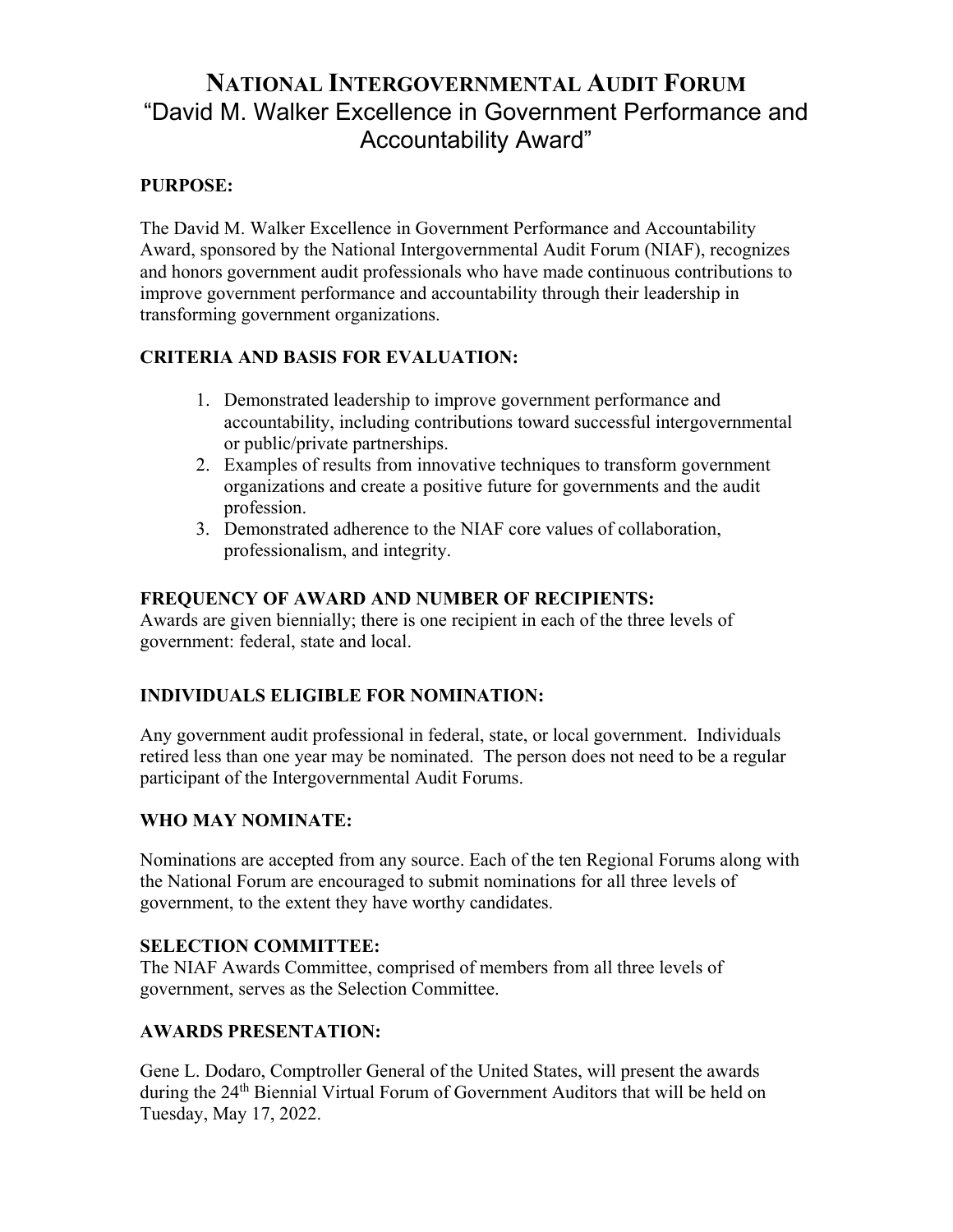# **APPLICATION FORM**

### *Please complete this form electronically and upload additional documentation via the following link: [To nominate candidate, click here.](https://auditforum.org/dmw-nomination-form/)*

## **Deadline: Monday, May 9, 2022**

|                                                | Name of Nominator Name of Nominator                                                                                                                                                                            |
|------------------------------------------------|----------------------------------------------------------------------------------------------------------------------------------------------------------------------------------------------------------------|
| Organization Name and Mailing Address _        |                                                                                                                                                                                                                |
|                                                |                                                                                                                                                                                                                |
| examples for the following criterion:          | Award Criteria Narrative (5,000 character limit per question). Please provide specific                                                                                                                         |
|                                                | List ways in which nominee has demonstrated leadership to improve government<br>performance and accountability, including contributions toward successful<br>intergovernmental or public/private partnerships. |
| profession.                                    | Identify examples of nominee's results from innovative techniques to transform<br>government organizations and create a positive future for governments and the audit                                          |
| collaboration, professionalism, and integrity. | List ways in which nominee has demonstrated adherence to the NIAF core values of                                                                                                                               |
| documents may be attached (optional)           | Letter of support from Intergovernmental Audit Forum members or other supporting                                                                                                                               |
|                                                | Name of Nominee                                                                                                                                                                                                |
|                                                |                                                                                                                                                                                                                |
| <b>Organization Name and Mailing Address</b>   |                                                                                                                                                                                                                |
|                                                |                                                                                                                                                                                                                |
|                                                |                                                                                                                                                                                                                |